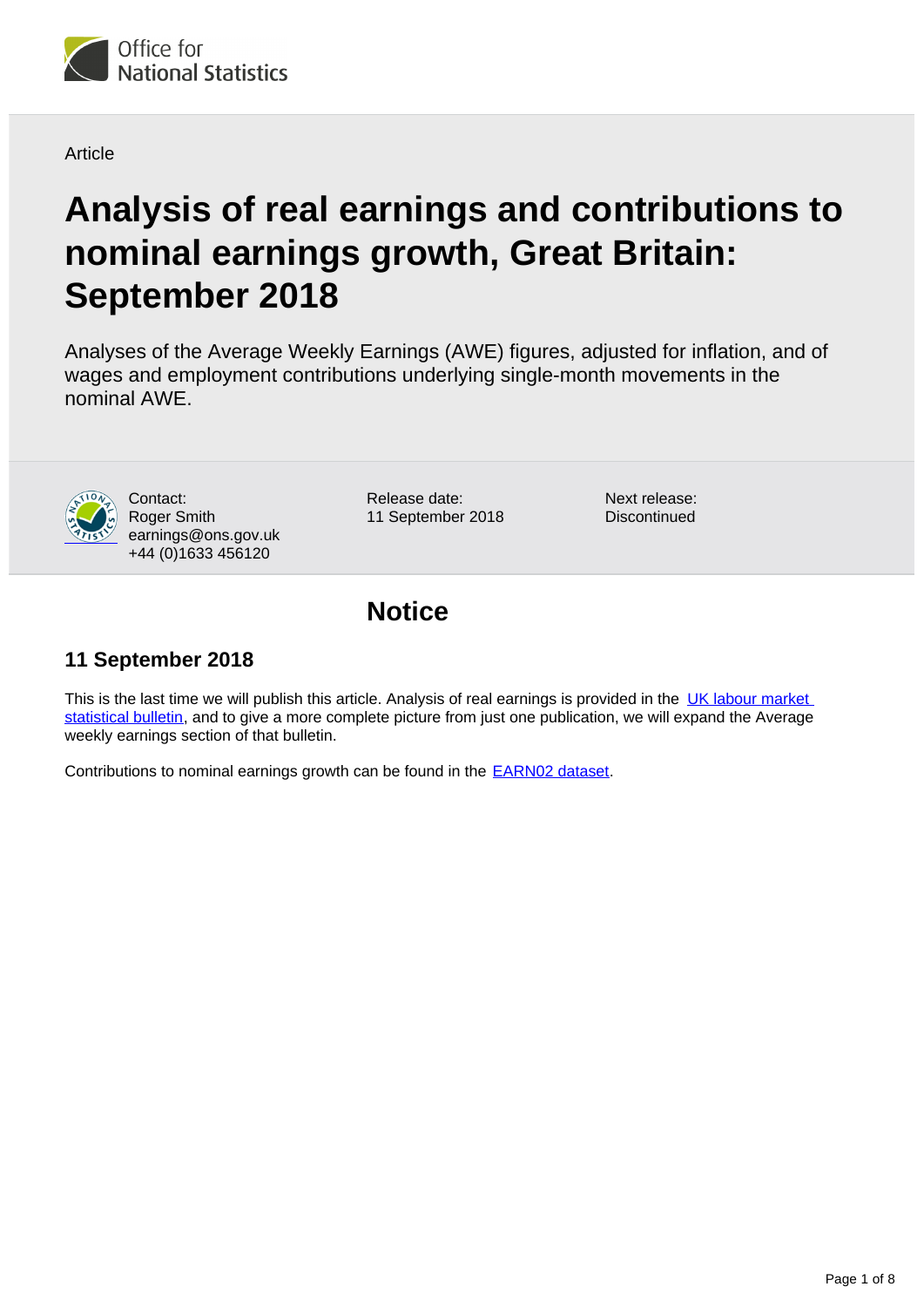## **Table of contents**

- 1. [Introduction](#page-2-0)
- 2. [Real average weekly earnings](#page-2-1)
- 3. [Contributions to nominal AWE single month](#page-5-0)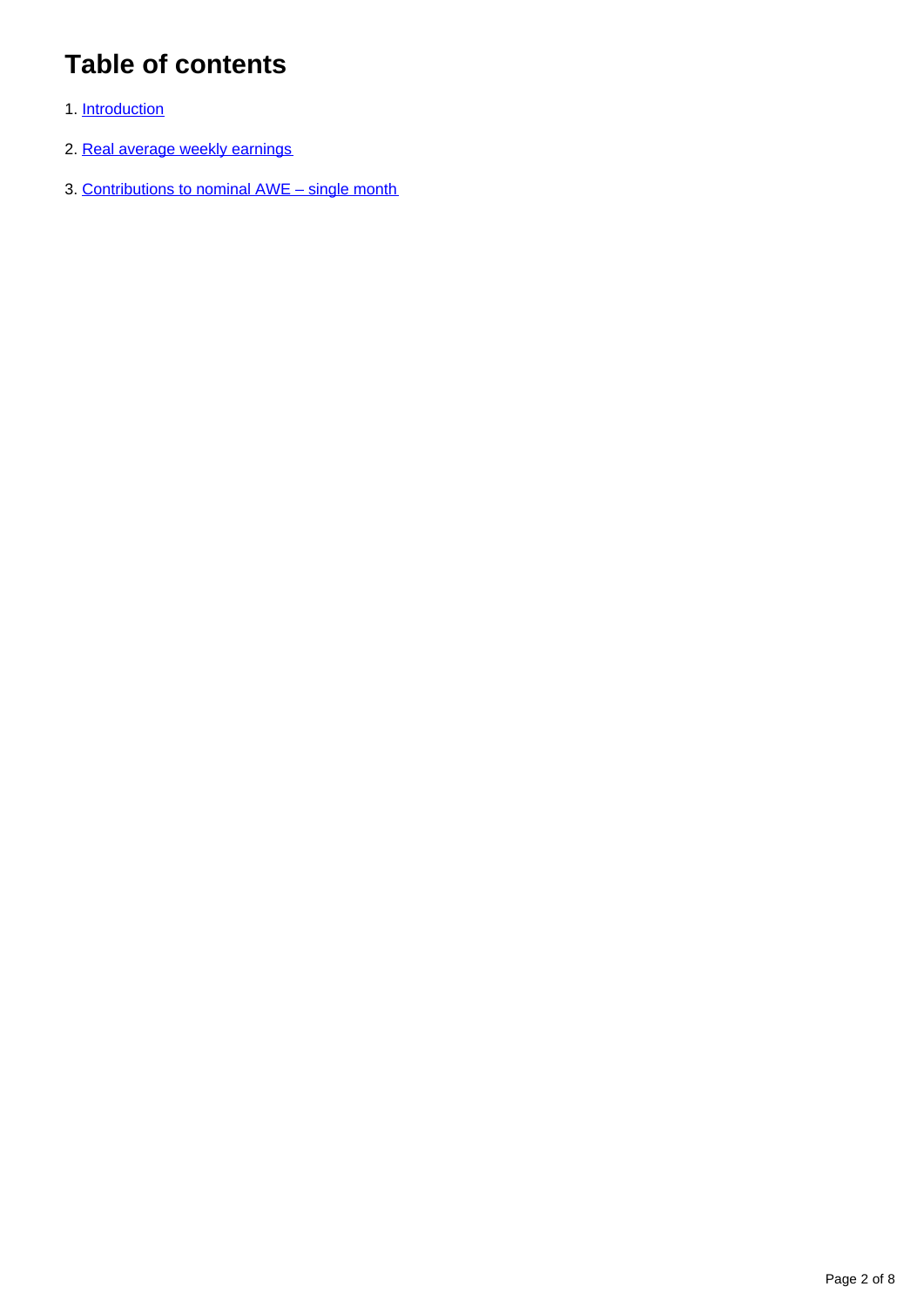### <span id="page-2-0"></span>**1 . Introduction**

This article presents two analyses of the average weekly earnings (AWE) figures, which are published in the UK [labour market statistical bulletin](https://www.ons.gov.uk/employmentandlabourmarket/peopleinwork/employmentandemployeetypes/bulletins/uklabourmarket/previousReleases). These analyses are updated every month. The first section describes real AWE, which is AWE deflated by the [Consumer Prices Index including owner occupiers' housing costs \(CPIH\)](https://www.ons.gov.uk/economy/inflationandpriceindices/bulletins/consumerpriceinflation/Aug2017). The second section analyses wages and employment contributions underlying single month movements in the nominal AWE.

### <span id="page-2-1"></span>**2 . Real average weekly earnings**

The figures show the recent movements in real average earnings (AWE) (whole economy). This is calculated as nominal unadjusted AWE, deflated by the Consumer Prices Index including owner occupiers' housing costs (CPIH). This series is calculated for total pay (including bonuses, excluding arrears) and regular pay (excluding bonuses, excluding arrears) at the whole economy level and then seasonally adjusted. The data in Figures 1 and 2 are levels of real and nominal AWE, shown on a monthly basis, with an index of 2015=100. Figure 3 shows three-month average year-on-year increases in these derived indices. The data are available in dataset **EARN01**, together with estimates of real AWE at 2015 prices.

Comparing the three months to July 2018 with the same period in 2017, real AWE (total pay) rose by 0.2%, compared with a 0.1% rise in the three months to June 2018. Nominal AWE (total pay) grew by 2.6% in the three months to July 2018, while the CPIH increased by 2.3% in the year to each of May, June and July 2018.

In the same three-month period, real AWE (regular pay) rose by 0.5%, 0.2 percentage points more than the three months to June 2018. Nominal AWE (regular pay) rose by 2.9% in the three months to June 2018.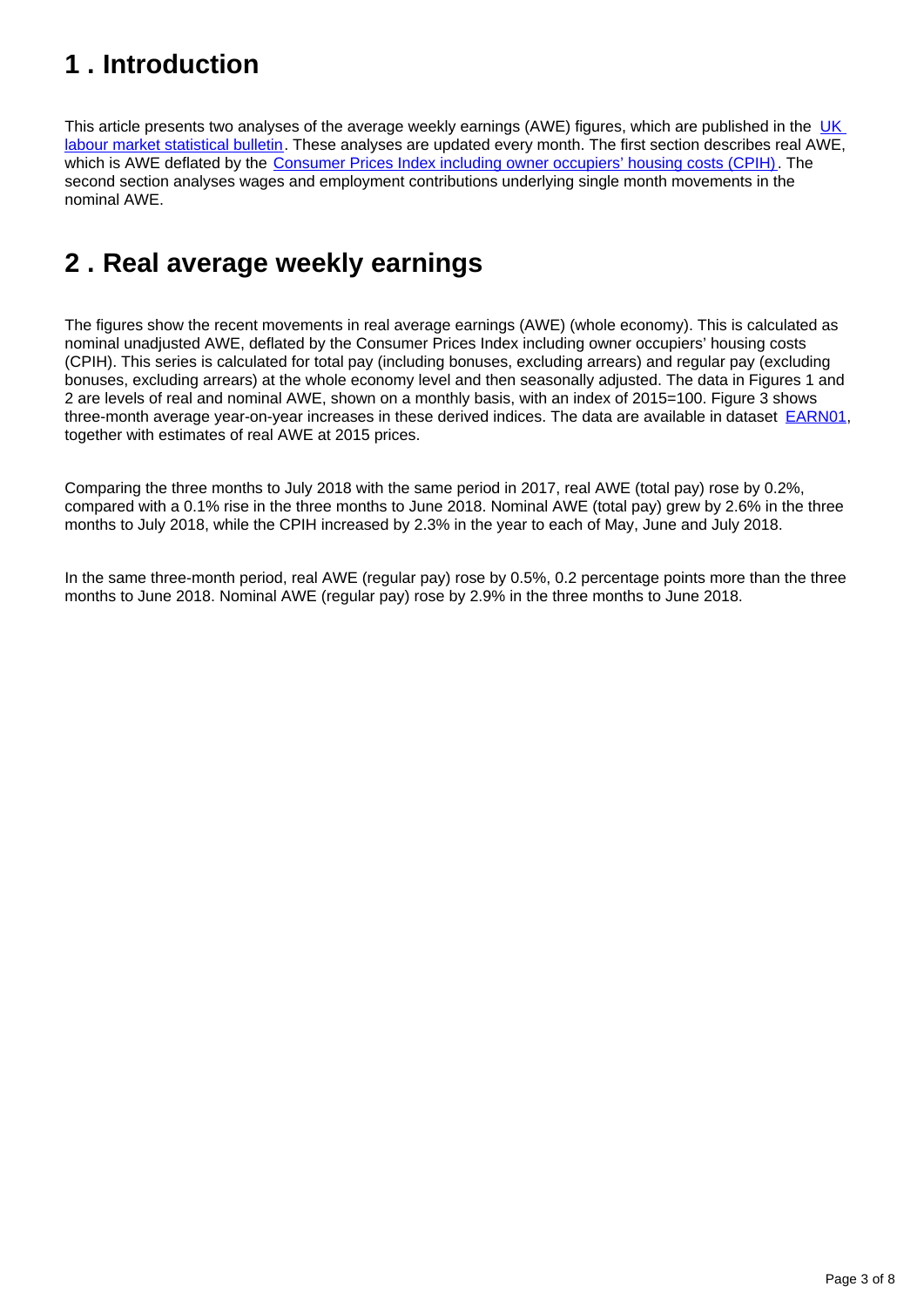#### **Figure 1: Average weekly earnings total pay: real and nominal, whole economy, seasonally adjusted, 2015=100**

**Great Britain**



**Great Britain** 



**Source: Monthly Wages and Salaries Survey, Office for National Statistics**

**Notes:**

- 1.  $r =$  revised.
- 2. p = provisional.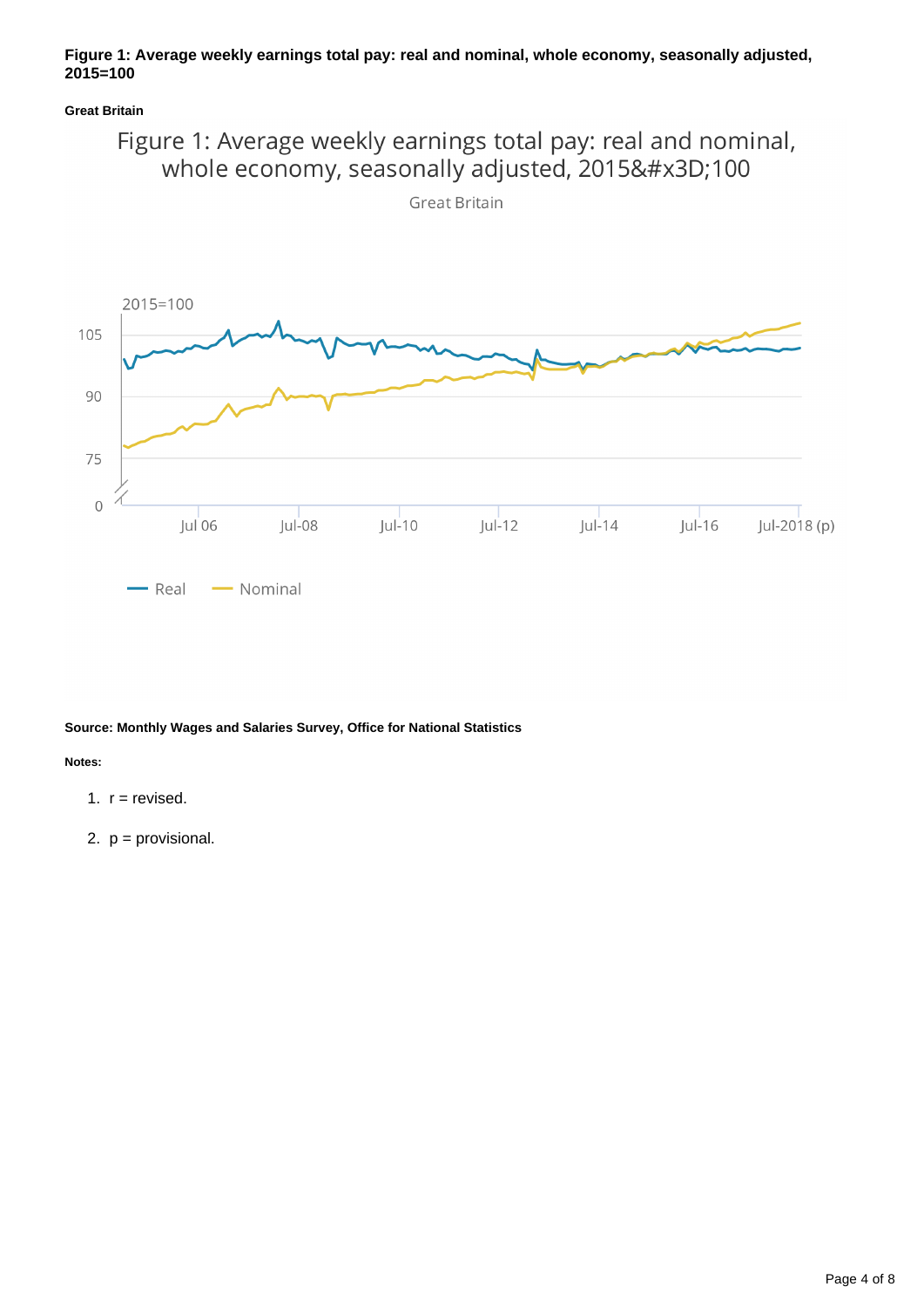#### **Figure 2: Average weekly earnings regular pay: real and nominal, whole economy, seasonally adjusted, 2015=100**

#### **Great Britain**



**Source: Monthly Wages and Salaries Survey, Office for National Statistics**

**Notes:**

- 1.  $r =$  revised.
- 2. p = provisional.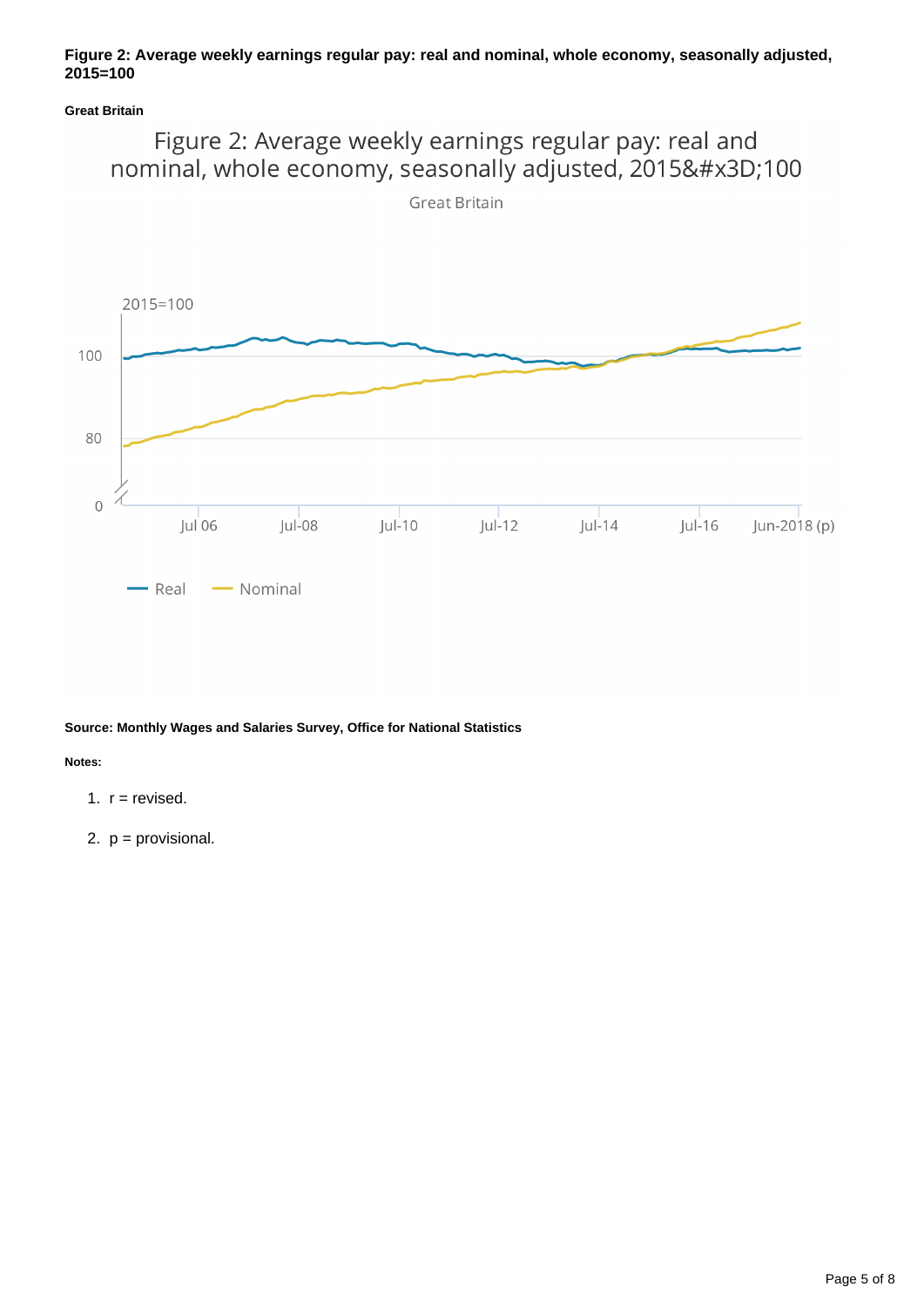#### **Figure 3: Average weekly earnings total and regular real pay annual growth rates, whole economy, seasonally adjusted**

**Great Britain**



**Great Britain** 



**Source: Monthly Wages and Salaries Survey, Office for National Statistics**

**Notes:**

- 1.  $r =$  revised.
- 2. p = provisional.

### <span id="page-5-0"></span>**3 . Contributions to nominal AWE – single month**

The wages and employment contributions underlying the latest average weekly earnings (AWE) data are available on our website in the **EARN02** dataset each month. The "employment contribution", shown in these figures, changes if the relative proportion of employment in the 24 industrial headings changes, but will not necessarily change if total employment increases. Employment contributions were significantly negative in 2009 and 2010, largely caused by a shift away from employment in financial and insurance activities, which are relatively highly-paid industries. In the period since 2015, the employment contribution has generally been slightly positive.

Figures 4 and 5 summarise the recent figures.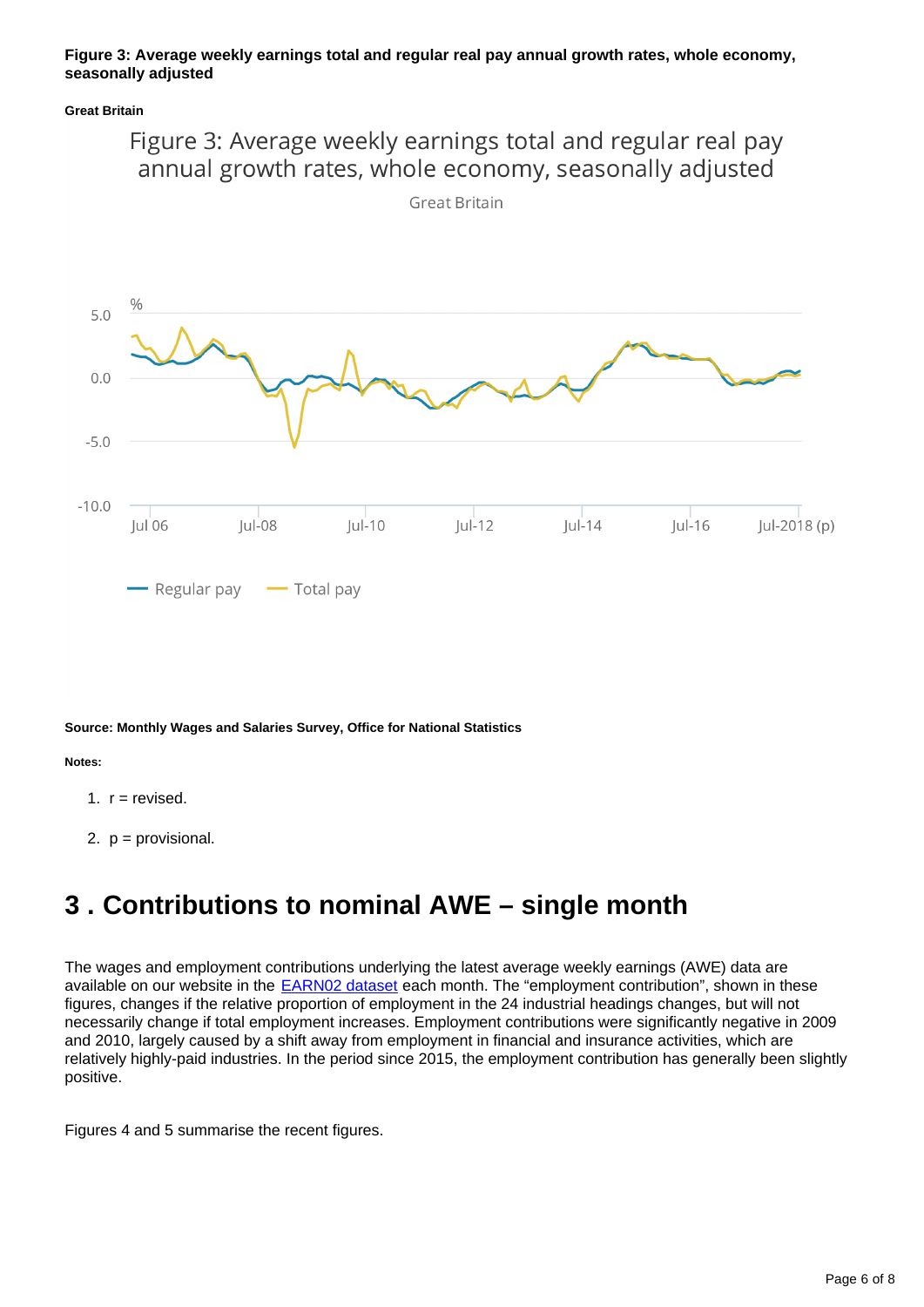#### **Figure 4: Average weekly earnings total nominal pay by contributions, whole economy**

#### **Great Britain**



#### **Source: Monthly Wages and Salaries Survey, Office for National Statistics**

#### **Notes:**

- 1.  $r =$  revised.
- 2. p = provisional.